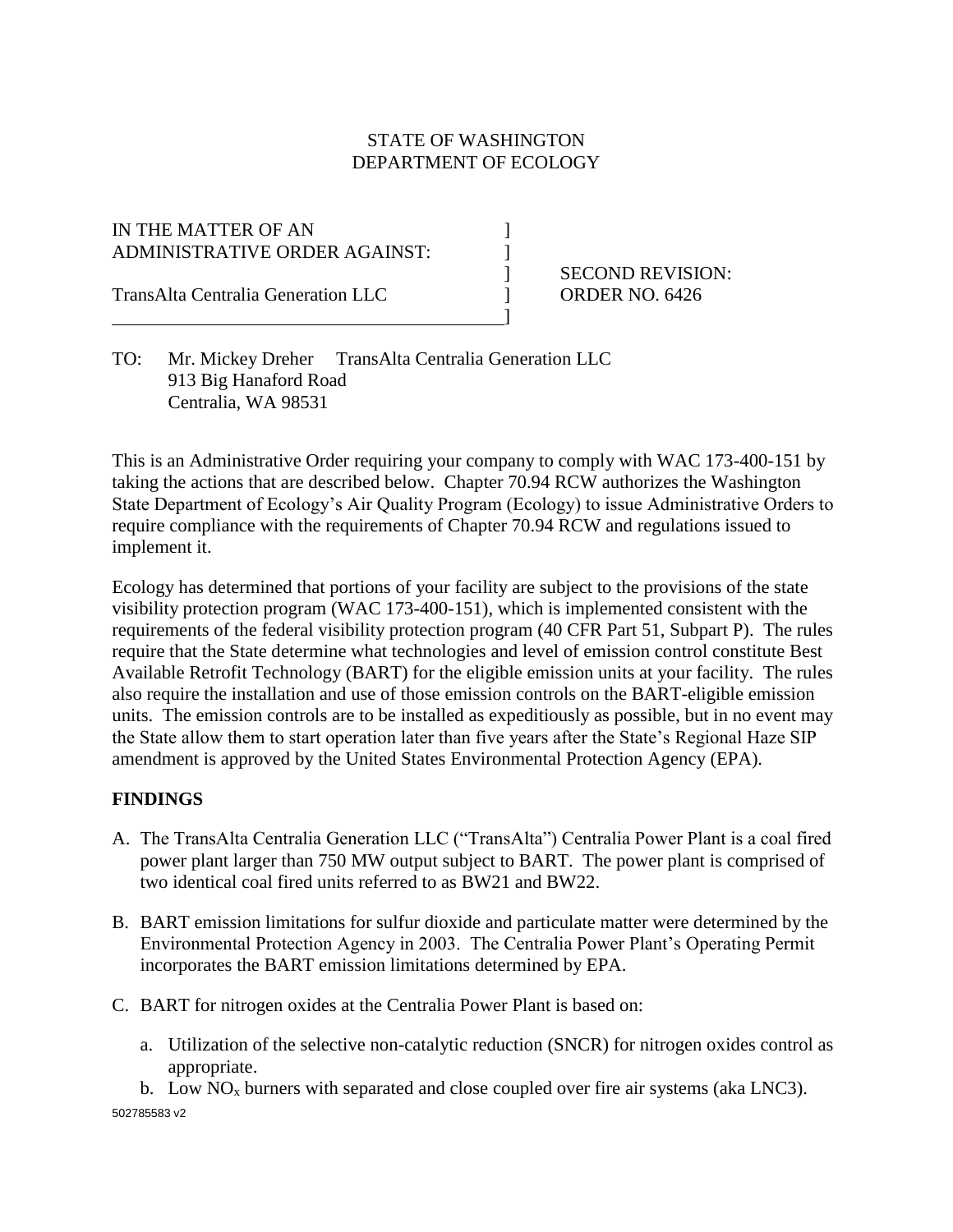TransAlta Centralia Generation LLC Page 2 of 7

- c. Utilization of the Combustion Optimization System with Neural Network on BW22 as appropriate.
- d. Use and installation of additional boiler heat recovery equipment and boiler tube cleaning equipment to maximize the extraction of fuel energy into boiler steam.
- D. RCW 80.80.040 was amended in 2011 (Chapter 180, Laws of 2011) adding greenhouse gas emission requirements applicable to this facility that reduce the remaining useful life of each coal fired unit at the plant to approximately 8 and 13 years, starting from June 2011. The greenhouse gas emission requirements are:
	- a. Amendments to Chapter 80.80, Revised Code of Washington passed in 2011 require both coal fired units at the Centralia Power Plant to comply with the greenhouse gas emission performance standard requirements of Revised Code of Washington 80.80.040. One unit is required to comply by December 31, 2020. The other unit is required to comply by December 31, 2025.
	- b. The requirement to meet the greenhouse gas emission performance standard does not apply if the Department of Ecology determines that a state or federal requirement requires the installation of selective catalytic reduction (SCR) for nitrogen oxides control on the coal units.

Additional information and analysis is available in the BART Determination Support Document for the Centralia Power Plant, by the Washington State Department of Ecology, November 2008 (revised April 2010 and May 2011); and the BART Analysis for the Centralia Power Plant, June 2008 and the BART Analysis Supplement, December 2008, and supplemental information dated March 2010; and Chapter 180, Laws of 2011.

**YOU ARE ORDERED:** To install and operate in accordance with the following conditions:

#### **BART Emission Limitations**

- 1. Nitrogen Oxides emissions
	- 1.1. Emissions of nitrogen oxides from the two coal-fired utility steam generating units (known as BW21 and BW22) at the Centralia Power Plant are limited, from the date of issuance of this Order, to:
		- 1.1.1. 0.21 lb/MMBtu on the unit that does not have the Combustion Optimization System with Neural Network installed. This is a 30 operating day rolling average and includes all emissions during unit start-up and shut-down.
		- 1.1.2. 0.18 lb/MMBtu on the unit that does have the Combustion Optimization System with Neural Network. This is a 30 operating day rolling average and includes all emissions during unit start-up and shut-down.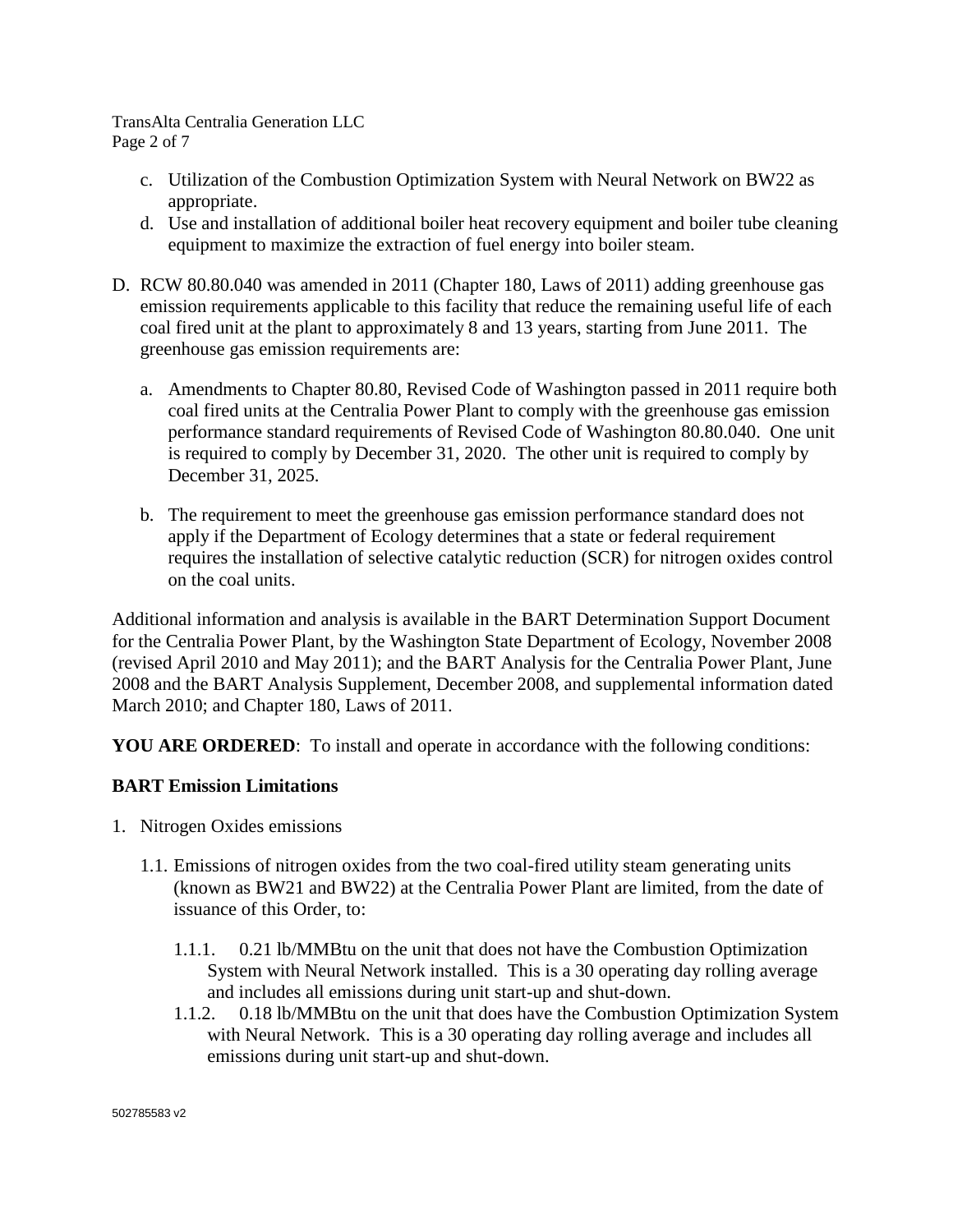TransAlta Centralia Generation LLC Page 3 of 7

- 1.1.3. 0.18 lb/MMBtu on the unit that continues coal fired power generation starting January 1, 2021.
- 1.2. The 30 day rolling average will be determined per Condition 5.
- 1.3. TransAlta may use a variety of means as necessary to control emissions of nitrogen oxides to meet the prescribed NOx limit for BW21 and BW22 including the Combustion Optimization System with Neural Network, the SNCR, Low NOx Burners, boiler control, variety (source) of coal, or any combination thereof. Compliance with the nitrogen oxides emission limitation will be determined by use of a continuous emission monitoring system meeting the requirements of 40 CFR Part 75.
- 2. Ammonia emissions
	- 2.1. Starting no later than the effective date of this order, emissions of ammonia from the two coal-fired utility steam generating units at the Centralia Power Plant are limited to a maximum of:
		- 2.1.1. 10 parts per million, dry volume (ppmdv). This is a 30 operating day rolling average of both units averaged together.
		- 2.1.2. In the event that during a given day, only one unit is operated, the average of both units will be the calendar day average of the operating boiler. The emission rate of zero for the unit that did not operate must not be included in calculating the average emissions.
	- 2.2. The injection rate of urea (as the source of ammonia) to meet the nitrogen oxides emission in Section 1.1.1 and 1.1.2 is solely determined by TransAlta.

#### **Schedule for Compliance**

- 3. Coal units BW21 and BW22 will permanently cease coal-fired power generation operations as follows:
	- 3.1. One of the units must cease no later than December 31, 2020.
	- 3.2. The other unit must cease no later than December 31, 2025.
	- 3.3. The unit that continues coal-fired power generation operations starting January 1, 2021, must comply with section 1.1.3.
	- 3.4. Conditions 3.1 and 3.2 do not apply in the event the Department of Ecology determines as a requirement of state or federal law or regulation that the selective catalytic reduction technology must be installed on either coal fired unit.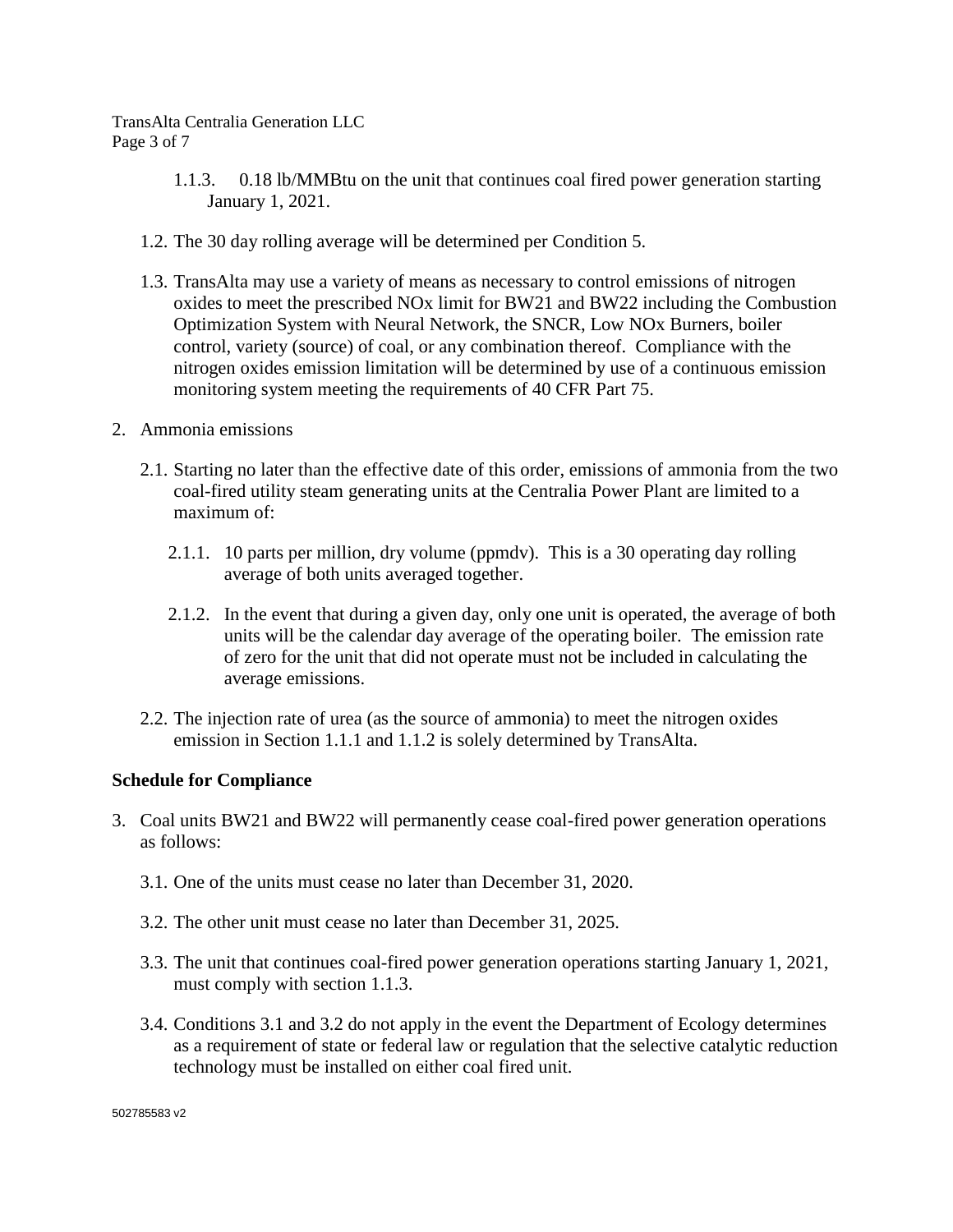TransAlta Centralia Generation LLC Page 4 of 7

[First amendment of the December 23, 2011, Memorandum of Agreement between the State of Washington and TransAlta Centralia Generation LLC, dated July 13, 2017.]

## **Monitoring and Recordkeeping Requirements**

4. Ammonia

TransAlta is required to meet the nitrogen oxides emission limits of 1.1.1 and 1.1.2. Ammonia monitoring is only required when urea injection is used to meet those limits. The entirety of Section 4 applies in any calendar year (CY) in which urea injection is used by TransAlta to meet the emission limits of 1.1.1 or 1.1.2. TransAlta is not required to perform any of the monitoring and recordkeeping requirements in Section 4 if urea is not injected in the CY.

- 4.1. Ammonia emissions for compliance will be monitored by means of periodic emissions testing utilizing Bay Area Air Quality Management District (BAAQMD) Method ST1B or Environmental Protection Agency Conditional Test Method 027 (CTM-027). The sampling point will be in the stack following the wet scrubber. Stack testing shall occur on the following frequency:
	- 4.1.1. Testing shall occur once each calendar year if the ammonia feed-rate exceeds 1.5 gpm during that calendar year. Testing will be performed while the SNCR is in operation and the feed-rate is above 1.5 gpm during testing, with no consecutive tests less than 80 or more than 110 calendar days apart.
	- 4.1.2. If two consecutive tests are each more than the ammonia limitation (in 2.1.1), then the testing frequency decreases to once every six calendar months, provided the nitrogen oxides emission limit is complied with during the test.
	- 4.1.3. If, after there are three consecutive tests less than the ammonia limitation, the next two consecutive tests are less than 50% of the ammonia emission limitation, then the testing frequency reduces to once annually, provided the nitrogen oxides emission limit is complied with during the tests.
	- 4.1.4. The ammonia concentration measured during the periodic emissions testing is the 30 operating day rolling average value used for compliance starting on the date of the completion of the test until the completion of the next required periodic emission test.
- 5. Nitrogen oxides monitoring and averaging
	- 5.1. For any hour in which coal is combusted in a unit, the owner/operator of that unit shall calculate the hourly nitrogen oxides concentration in lb/MMBtu at the CEMS installed in accordance with the requirements of 40 CFR Part 75. The 30-day average lb/MMBtu rate is calculated by summing the hourly emissions in pounds (unit lb/MMBtu multiplied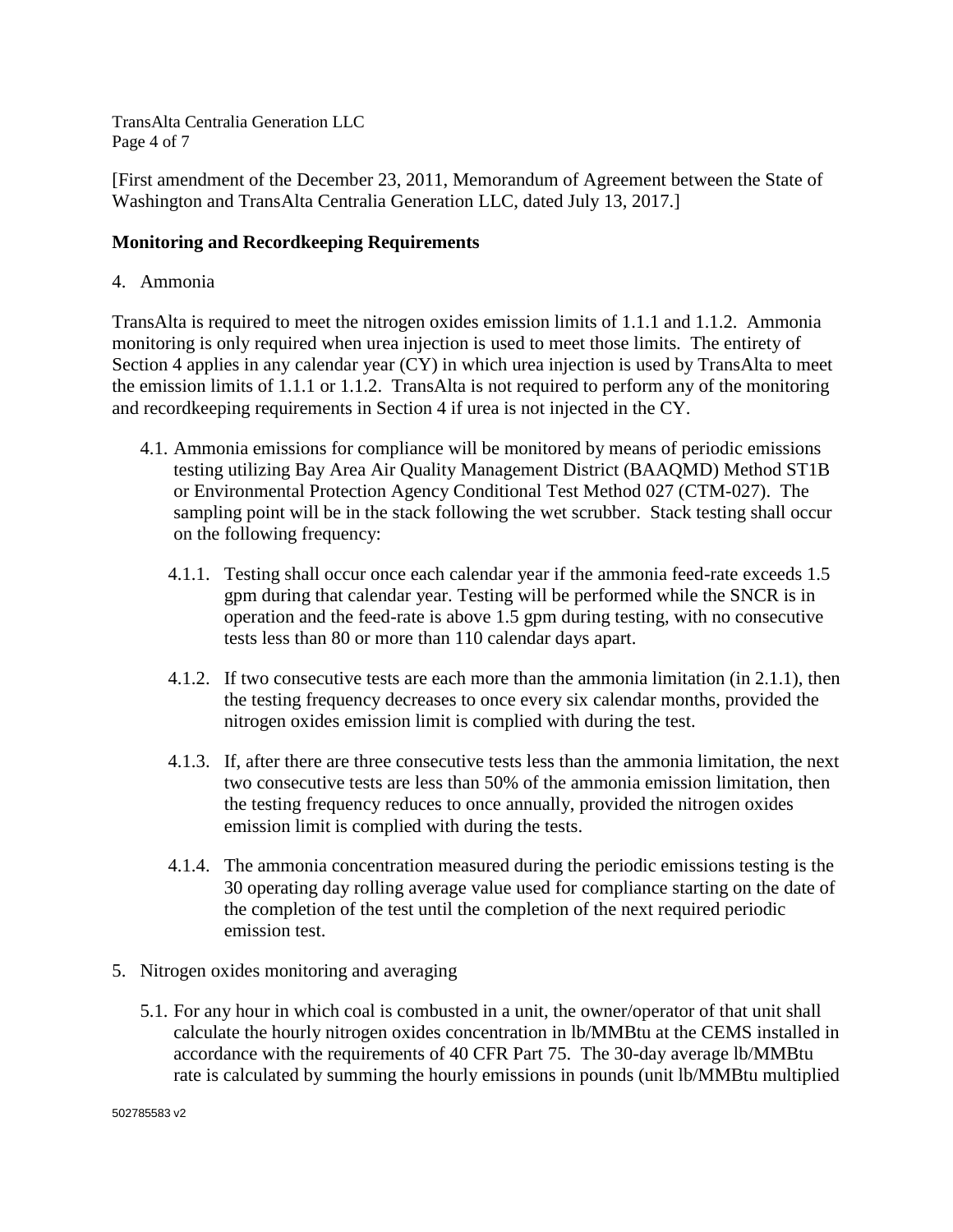TransAlta Centralia Generation LLC Page 5 of 7

> by unit heat input) from that operating unit and dividing that by the sum of the hourly heat inputs in million Btu for that operating unit. At the end of that boiler's operating day, the owner/operator shall calculate and record a new 30-day rolling average emission rate in lb/MMBtu from all valid hourly data for that boiler's operating day and the previous 29 successive boiler operating days.

- 5.2. An hourly average nitrogen oxides emission rate is valid only if the minimum number of data points, as specified in 40 CFR Part 75, is acquired as necessary to calculate nitrogen oxides emissions and heat rate.
- 5.3. Data reported to meet the requirements of this section shall not include data substituted using the missing data substitution procedures of subpart D of 40 CFR part 75, nor shall the data have been bias adjusted according to the procedures of 40 CFR part 75.
- 5.4. A boiler operating day is a 24-hour period between 12 midnight and the following midnight during which coal is combusted at any time in the boiler. It is not necessary for coal to be combusted for the entire 24-hour period.

# **Reporting Requirements**

- 6. A letter reporting achievement of each compliance date in the schedule in Condition 3 must be submitted to the Washington State Governor, Ecology, and SWCAA within 30 days of achieving the milestone.
- 7. A letter reporting TransAlta used urea injection must be sent to Ecology and SWCAA within 30 days of the first urea injection occurring during each calendar year. The letter must contain, at a minimum, the dates of urea injection, urea concentration, and the urea injection rate. No letter is required for any calendar year in which no urea injection occurred.
- 8. Emissions above the emission limitations in this order due to malfunctions must, at a minimum, be documented in writing and submitted to SWCAA and Ecology with 30 days after the end of each calendar quarter. Additional recordkeeping and notifications related to excess emissions may also be required by SWCAA or Ecology regulation. Excess emissions that TransAlta believes are unavoidable must be documented as required in WAC 173-400- 107 (or section 109 after that section is approved into the Washington SIP) and SWCAA's unavoidable excess emissions requirements.
- 9. Emission monitoring data will be reported to Ecology and to the SWCAA.
	- 9.1. Continuous emission monitoring reports will be submitted within 30 days after the end of each calendar quarter. The reports must contain the following information: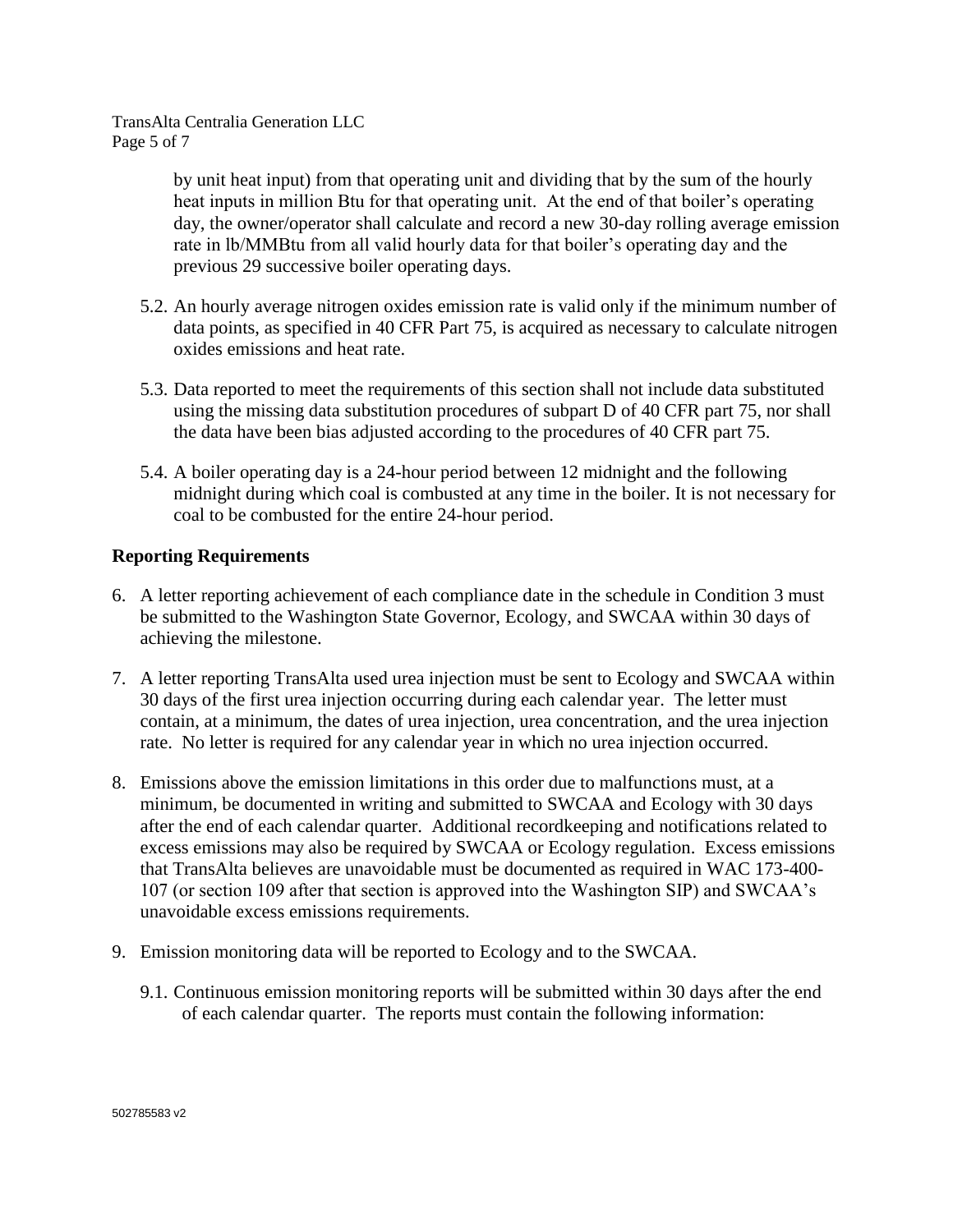#### TransAlta Centralia Generation LLC Page 6 of 7

- 9.1.1. The 30 operating day rolling average pound nitrogen oxides/MMBtu for each operating day in the reporting period. The 30 day rolling average nitrogen oxides emission rate shall be reported as lb/MMBtu, with at least two significant figures;
- 9.1.2. The cumulative short tons of nitrogen oxides per unit and for both units combined that has been emitted during the current calendar year. The cumulative tons shall be rounded to the nearest ton;
- 9.1.3. The results of Section 4 testing for ammonia emissions, if they are required, shall be submitted within 45 days of completion of the test.
- 9.2. The emission monitoring report will be sent to SWCAA and Ecology electronically in a format acceptable to SWCAA.

Failure to comply with this Order may result in the issuance of civil penalties or other actions, whether administrative or judicial, to enforce the terms of this Order. Ecology shall enforce the terms of this Order only until such time as SWCAA incorporates the terms of the Order into the Centralia Power Plant's Air Operating Permit or except as provided by RCW 70.94.785.

You have a right to appeal this Order. To appeal you must:

- File your appeal with the Pollution Control Hearing Board within 30 days of the "date of receipt" of this document. Filing means actual receipt by the Board during regular office hours.
- Serve your appeal on the Department of Ecology within 30 days of the "date of receipt" of this document. Service may be accomplished by any of the procedures identified in WAC 371-08-305(10). "Date of receipt" is defined at RCW 43.21B.001(2).

If you appeal you must:

- Include a copy of this document with your Notice of Appeal.
- Serve and file your appeal in paper form; electronic copies are not accepted.

To file your appeal with the Pollution Control Hearing Board:

Mail appeal to: The Pollution Control Hearings Board PO Box 40903 Olympia, WA 98504-0903 OR Deliver your appeal in person to: The Pollution Control Hearings Board 1111 Israel Rd. SW, STE 301

Tumwater, WA 98501